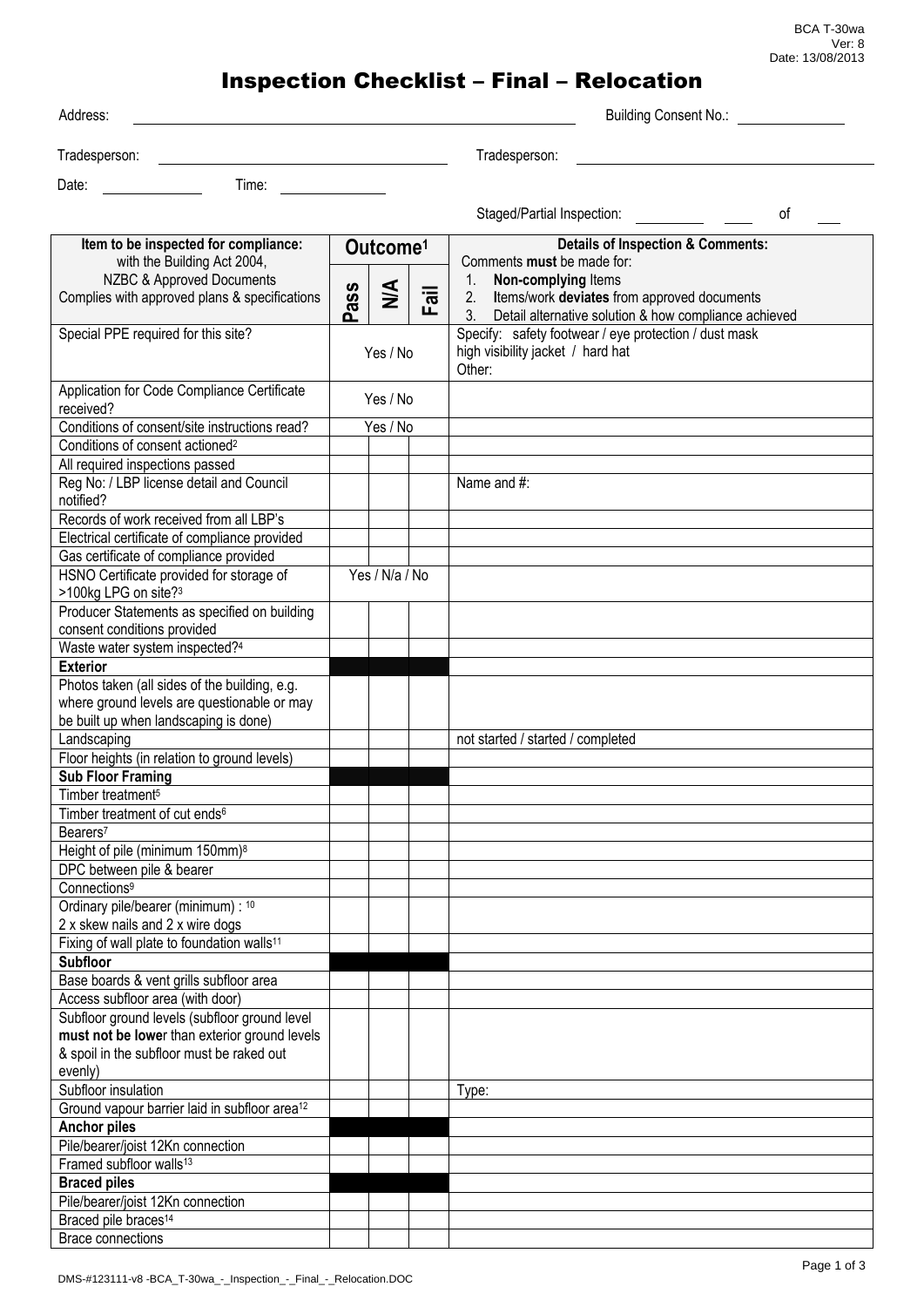## Inspection Checklist – Final – Relocation

| Item to be inspected for compliance:<br>with the Building Act 2004,            | Outcome <sup>1</sup> |                |          | <b>Details of Inspection &amp; Comments:</b><br>Comments must be made for: |  |  |
|--------------------------------------------------------------------------------|----------------------|----------------|----------|----------------------------------------------------------------------------|--|--|
| NZBC & Approved Documents                                                      |                      |                |          | Non-complying Items<br>1.                                                  |  |  |
| Complies with approved plans & specifications                                  | <b>SSP</b>           | $\leq$         | Fail     | 2.<br>Items/work deviates from approved documents                          |  |  |
|                                                                                | ൨                    |                |          | 3 <sub>1</sub><br>Detail alternative solution & how compliance achieved    |  |  |
| Drainage <sup>15</sup>                                                         |                      |                |          |                                                                            |  |  |
| Asbuilt drainage plan received?                                                |                      | Yes / No       |          |                                                                            |  |  |
| Finished height of gully dish <sup>16</sup>                                    |                      |                |          | Paved 25mm<br>Unpaved 100mm                                                |  |  |
| Terminal vent installed <sup>17</sup> & flashed                                |                      |                |          | Size <sup>18</sup> :<br>mm                                                 |  |  |
| Vent cowl fitted                                                               |                      |                |          |                                                                            |  |  |
| Discharge pipes to gullies <sup>19</sup>                                       |                      |                |          |                                                                            |  |  |
| Sealed against gully dish                                                      |                      |                |          |                                                                            |  |  |
| Sealed through foundation                                                      |                      |                |          |                                                                            |  |  |
| Lids fitted to gully dish <sup>20</sup><br>Pipes discharge under gully grating |                      |                |          |                                                                            |  |  |
| <b>Stormwater</b>                                                              |                      |                |          |                                                                            |  |  |
| Guttering fitted                                                               |                      |                |          |                                                                            |  |  |
| Downpipes fitted and fixed to walls                                            |                      |                |          |                                                                            |  |  |
| Surface drains/sumps (yards & drives)                                          |                      |                |          |                                                                            |  |  |
| Site water run off (sloping sites)                                             |                      |                |          |                                                                            |  |  |
| Watertank overflow piped away                                                  |                      |                |          |                                                                            |  |  |
| <b>Wall cladding</b>                                                           |                      |                |          |                                                                            |  |  |
| Cladding painted & sealed                                                      |                      |                |          |                                                                            |  |  |
| Facings & scribers fitted & sealed                                             |                      |                |          |                                                                            |  |  |
| <b>Verandahs</b>                                                               |                      |                |          |                                                                            |  |  |
| Post connections as per plans                                                  |                      |                |          |                                                                            |  |  |
| <b>Smoke Alarms</b>                                                            |                      |                |          |                                                                            |  |  |
| Operational                                                                    |                      |                |          |                                                                            |  |  |
| Hush facility                                                                  |                      |                |          |                                                                            |  |  |
| Manufactured to an approved standard                                           |                      |                |          |                                                                            |  |  |
| Located as per plans                                                           |                      |                |          |                                                                            |  |  |
| <b>Vehicle Crossing</b>                                                        |                      |                |          |                                                                            |  |  |
| Crossing completed                                                             |                      |                |          |                                                                            |  |  |
| Notes <sup>21</sup> :                                                          |                      |                |          |                                                                            |  |  |
|                                                                                |                      |                |          |                                                                            |  |  |
|                                                                                |                      |                |          |                                                                            |  |  |
|                                                                                |                      |                |          |                                                                            |  |  |
|                                                                                |                      |                |          |                                                                            |  |  |
|                                                                                |                      |                |          |                                                                            |  |  |
|                                                                                |                      |                |          |                                                                            |  |  |
|                                                                                |                      |                |          |                                                                            |  |  |
|                                                                                |                      |                |          |                                                                            |  |  |
|                                                                                |                      |                |          |                                                                            |  |  |
|                                                                                |                      |                |          |                                                                            |  |  |
|                                                                                |                      |                |          |                                                                            |  |  |
|                                                                                |                      |                |          |                                                                            |  |  |
| <b>Modification to consent required?</b>                                       |                      |                | Yes / No |                                                                            |  |  |
| <b>Agreement in writing obtained from</b>                                      |                      | Yes / N/a / No |          |                                                                            |  |  |
| owner/agent to modify consent?                                                 |                      |                |          | Officer:                                                                   |  |  |
| <b>Product warnings &amp; bans</b>                                             |                      |                | Yes / No |                                                                            |  |  |
| Amended plans required?                                                        |                      |                | Yes / No |                                                                            |  |  |
| <b>Amended specifications required?</b>                                        |                      |                | Yes / No |                                                                            |  |  |
| <b>Reinspection required?</b>                                                  |                      |                | Yes / No | Signed:                                                                    |  |  |
| Site instruction/NTF issued?                                                   |                      |                |          |                                                                            |  |  |
|                                                                                |                      |                | Yes / No |                                                                            |  |  |
| <b>Relocation final inspection passed?</b>                                     |                      |                | Yes / No | Date:                                                                      |  |  |

<sup>1</sup> Pass = Compliance with approved plans & documentation, N/A = Not applicable to this project, Fail = Non-compliance with approved plans & documentation.